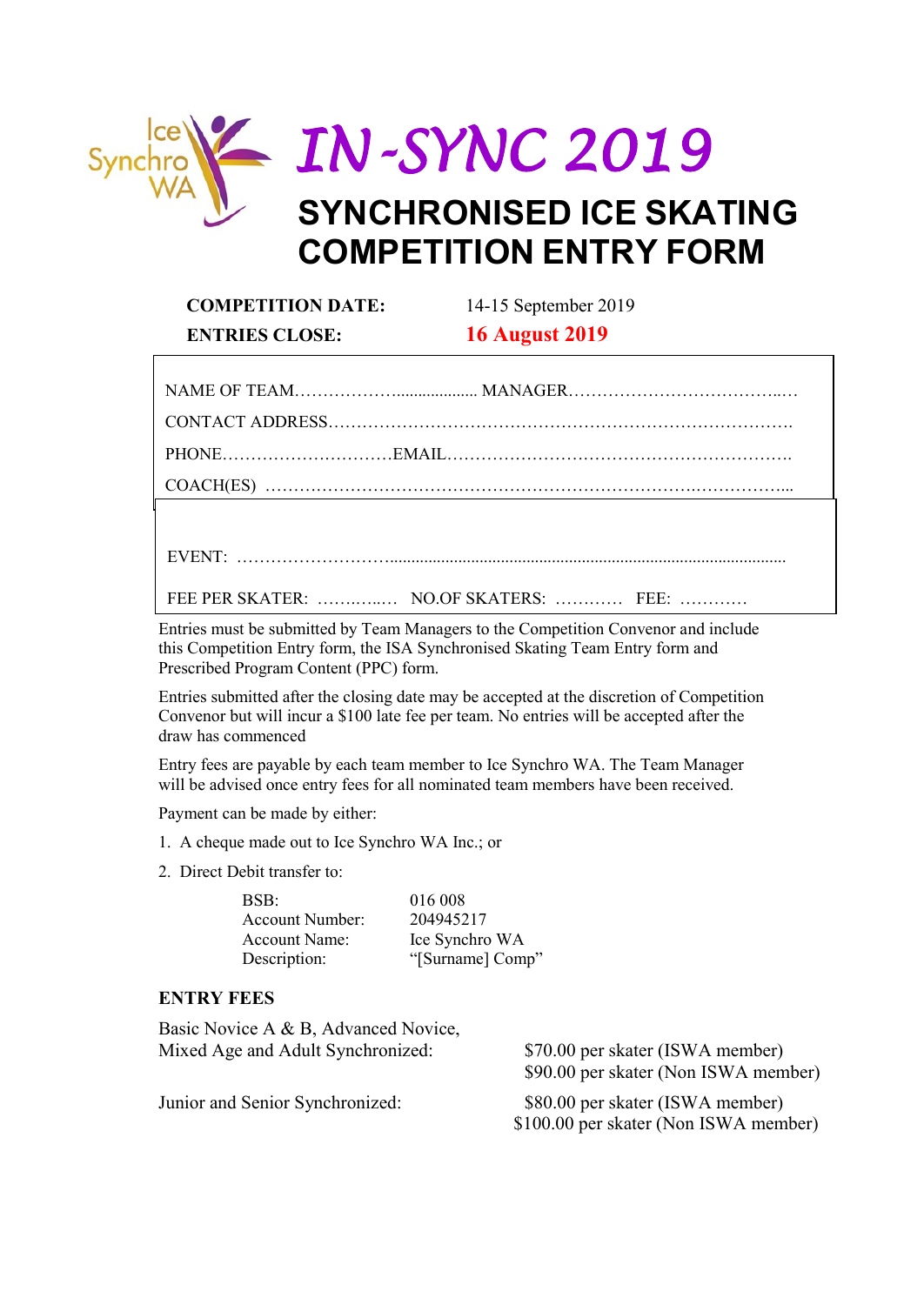

### *IN-SYNC 2019*  **SYNCHRONISED ICE SKATING**

#### **AGREEMENT:**

- 1. I/We confirm that I / we meet the test, age and other requirements of eligibility specified in the published rules of this event.
- 2. I/We agree to abide by the rules of this event, WAISA Inc. and ISA Inc.
- 3. I/We agree to be punctual for draws, practices, events and official ceremonies.
- 4. I/We agree to assume all risks of injury or loss for myself / ourselves or, if a parent/guardian, on behalf of my child / ward, and do hereby release and in all respects discharge and agree to hold harmless the conducting body, its officers, agents, employees and sponsors from any claim arising from injury or loss from participation in this event.
- 5. I/we agree to be photographed or videoed by Ice Synchro WA Inc as part of the competition with images and/or video used for promotional materials or training purposes.

Signature of Team Manager: ……………………………………..…… Date: ……………………